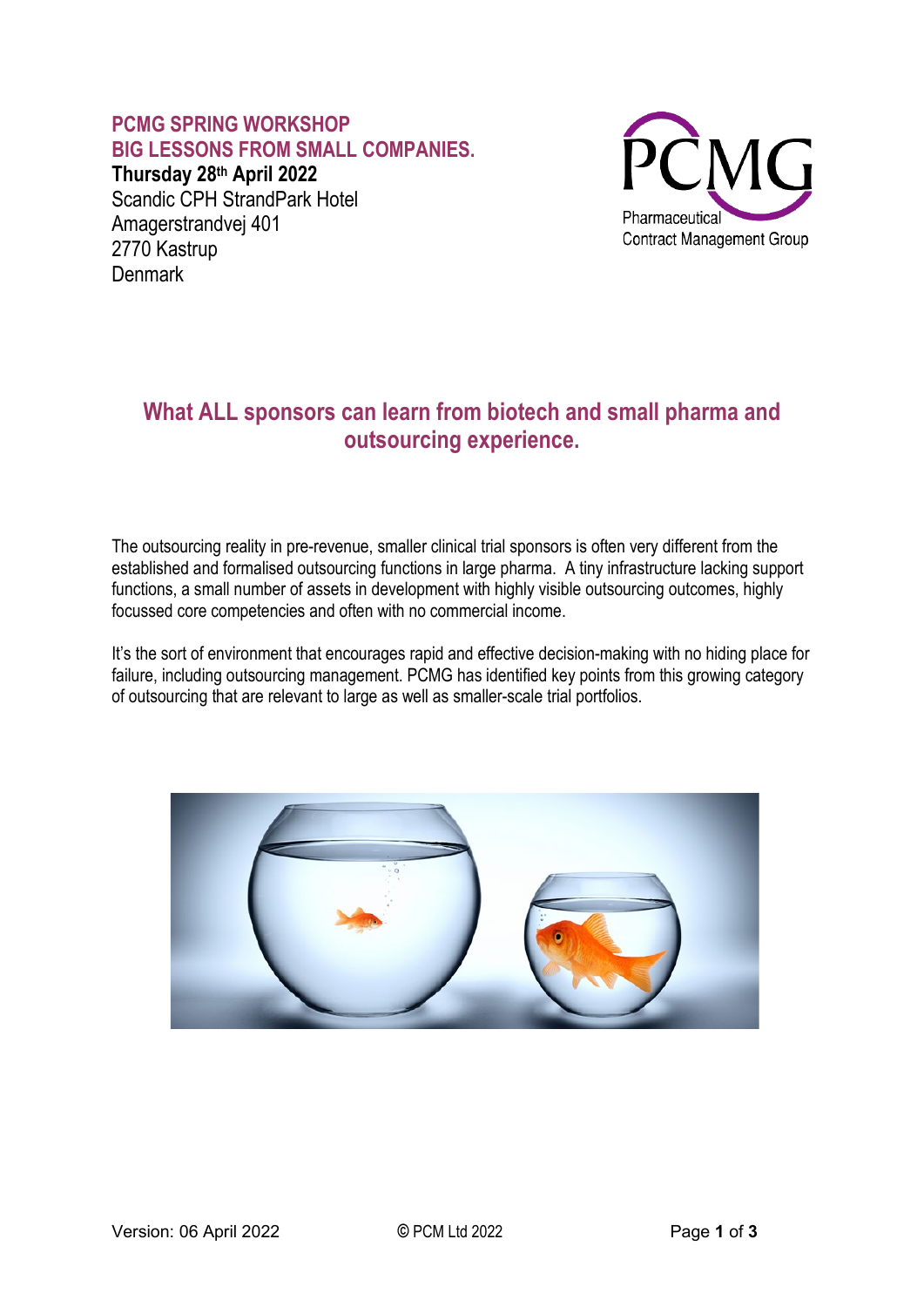# **AGENDA**

#### **09.00 Workshop Registration, tea & coffee**

#### **09:20 Workshop introduction Co-Chairs: Richard Scaife (PCMG), Mark Bee (Worldwide Clinical Trials)**

#### **09:30 Session 1: Biotech Life after Acquisition Susan Tio, PhD Clinical Sciences & Operations Site Head Early Development Operations Group Leader Sanofi**

After seventeen years as a standalone biotech company, Ablynx was acquired by Sanofi in 2018. That was just the start of the journey into integration and product launch that will be shared and discussed to identify lessons that direct best outsourcing practices, including experience of:

- Managing operational and outsourcing continuity
- Integration challenges and opportunities
- Realising the 'best of both worlds'?

#### **10:30 Refreshment break**

#### **11:00 Session 2: Rescue Me?**

**Rich Bennett, former Biopharmaceutical Clinical Program Leader and currently a Senior Director, Therapeutic Strategy Lead, Worldwide Clinical Trials**

**Ian Marriott, Director, Project Management, Worldwide Clinical Trials** The implications for a smaller company of having to change a CRO mid-way through a trial are profound and wide-reaching. Identifying the risk factors and measures to avoid the rescue scenario and understanding the implications of this ultimate outsourcing option that occurs allto frequently for smaller sponsors. The session will include presentation and discussion including:

- Why do rescue situations arise, is it an issue with feasibility and/or resourcing?
- Tip of the iceberg do you **really** understand the full implications of the rescue option?
- It's not you, it's me. How can governance and relationship management steer a course away from the iceberg
- If a rescue is required, what steps should be taken to fully plan for the inevitable challenges

#### **12:00 Lunch break & networking time**